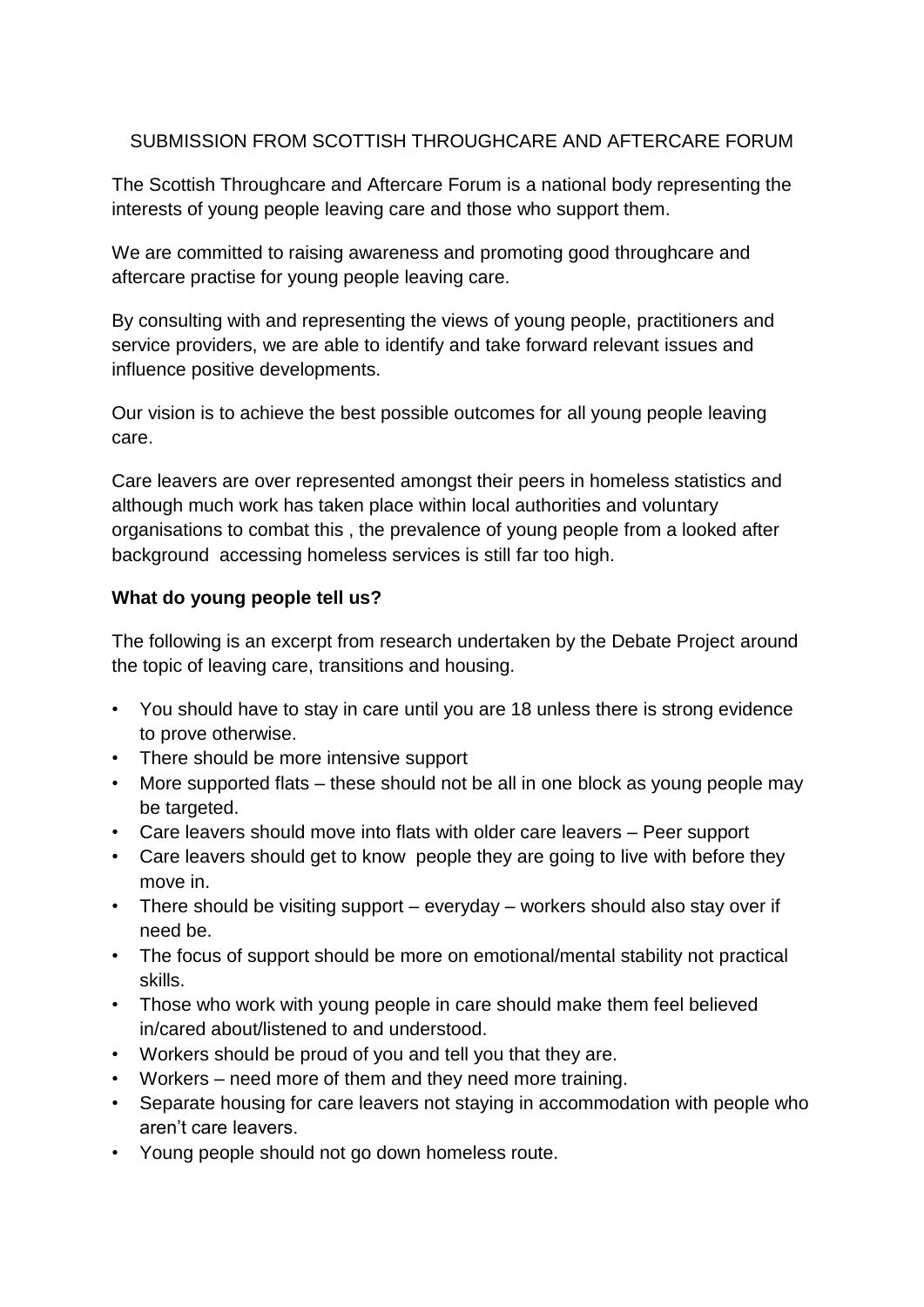The following is an excerpt from a piece of work undertaken with the support of the Forum. It brought together young people and decision makers to look at the issues care leavers faced and to make recommendations for improvement.

'All of the young people who attended the planning sessions agreed that homeless accommodation should NOT be an option to care leavers. These young people felt that they weren't told what other options were actually available to them. They didn't know how to effectively manage door control, who *not* to and who *to* let in. Many young people felt they had no support when it came to budgeting for food, bills and health costs (dentists & opticians).'

They made the following recommendations regarding accommodation:

- There should be Stand by furnished flats so we don't become homeless
- Need a space to stay before being out on my own
- We should NOT have to live with drug and alcohol users in Homeless Hostels
- Can you keep a bed open in a residential unit if we need to come back for support?
- We want to learn to live independently but with support

Further information on both the gathering of views of young people and full reports of work we have undertaken, are available from the Forum.

# **Existing Good Practice.**

# *Supported Lodgings Schemes*

The Forum hosts a supported lodgings focus group which brings together practitioners form across Scotland to share practise and raise awareness of the positive outcomes this model of service delivery has for young people leaving care. Research indicates that many young people leaving care in Scotland have found to difficult to achieve a successful transition to independence.

Findings identify that young people leaving care have often been previously subject to disadvantages that are detrimental to their future social and emotional wellbeing.

The Forum is keen to stress to the benefits for young people leaving care to this model of service delivery. These include:

- Consistent adult support
- A period of stability in which to take advantage of educational and training opportunities
- Modelling learning how different households work and how they deal with mistakes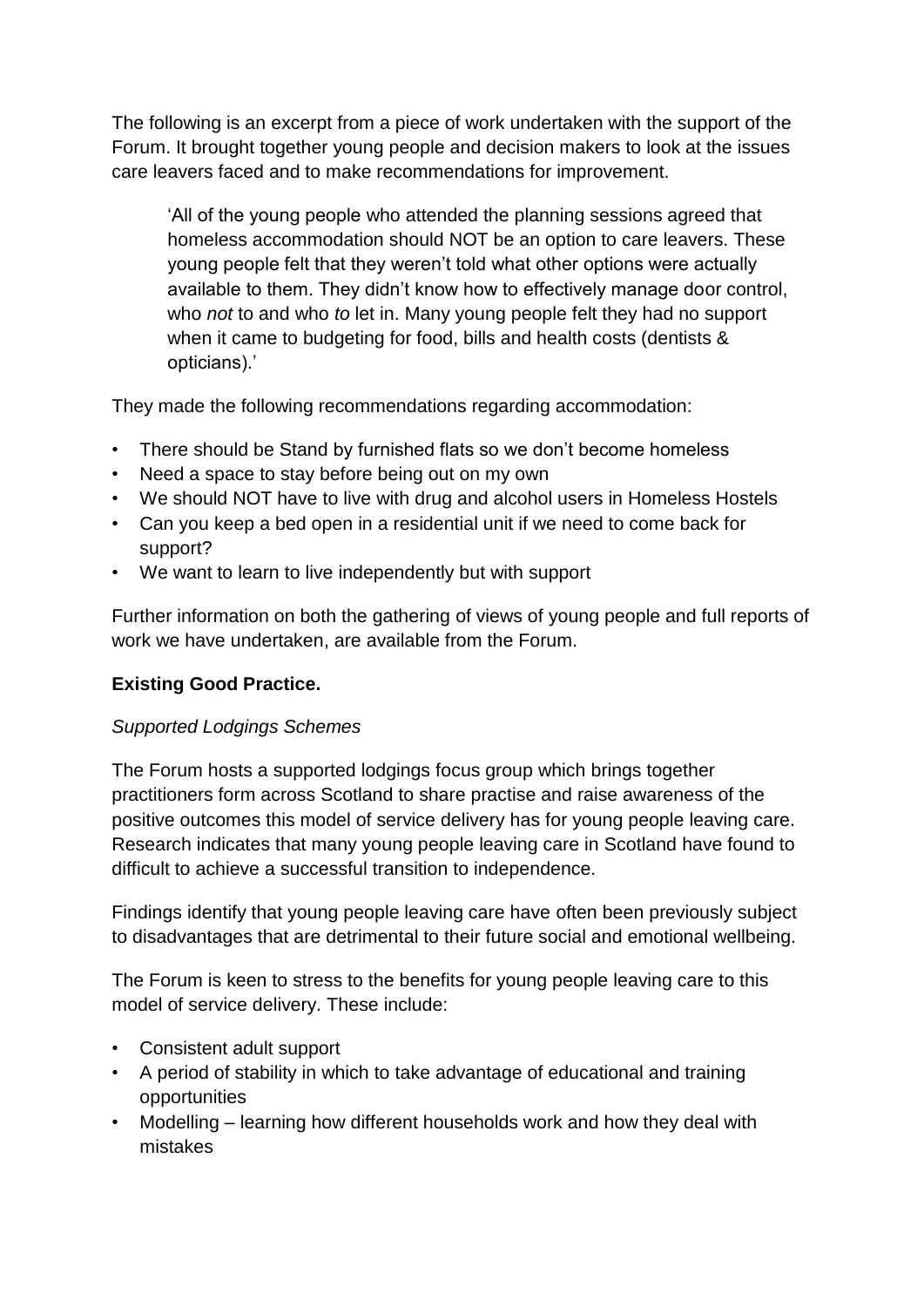- An opportunity to test and develop the day to day skills needed to survive in the world
- Variety carers come in many shapes and sizes as do young people backgrounds can match
- Normality local resource which allows for anonymity reduces stigma of being labelled as mad or bad which is so often the layperson's understand of being in care
- Continuity (in some cases) conversion from fostering to Supported Lodgings allows for continuity of existing foster care arrangements.
- Cost it is considerably cheaper to offer a young person a supported lodgings placement than other options.

While costs may vary, this is a guide to the costs per week of these housing options in Fife.

| <b>Bed &amp; Breakfast</b>  | £315.00            |
|-----------------------------|--------------------|
| <b>Hostel Accommodation</b> | £238.43            |
| Supported lodgings          | £155.00 & £205.00* |
| <b>Scatter flats</b>        | £158.86            |
| *Enhanced Rate              |                    |

Young people tell us that supported lodgings make them feel:

- Responsible
- Independent
- Able to learn how to be independent
- Normal
- Safe

This is in direct contrast to other accommodation options available for young people leaving care including hostels and SSTs which make young people feel:

- Depressed
- Lonely
- Scared
- Angry

Some young people felt that they would be better off living on the streets than living in hostels, B&B or some inappropriate tenancies within areas of deprivation.

**Supported Lodgings schemes are not a universal service in Scotland and not available to young people leaving care everywhere. Real investment in the**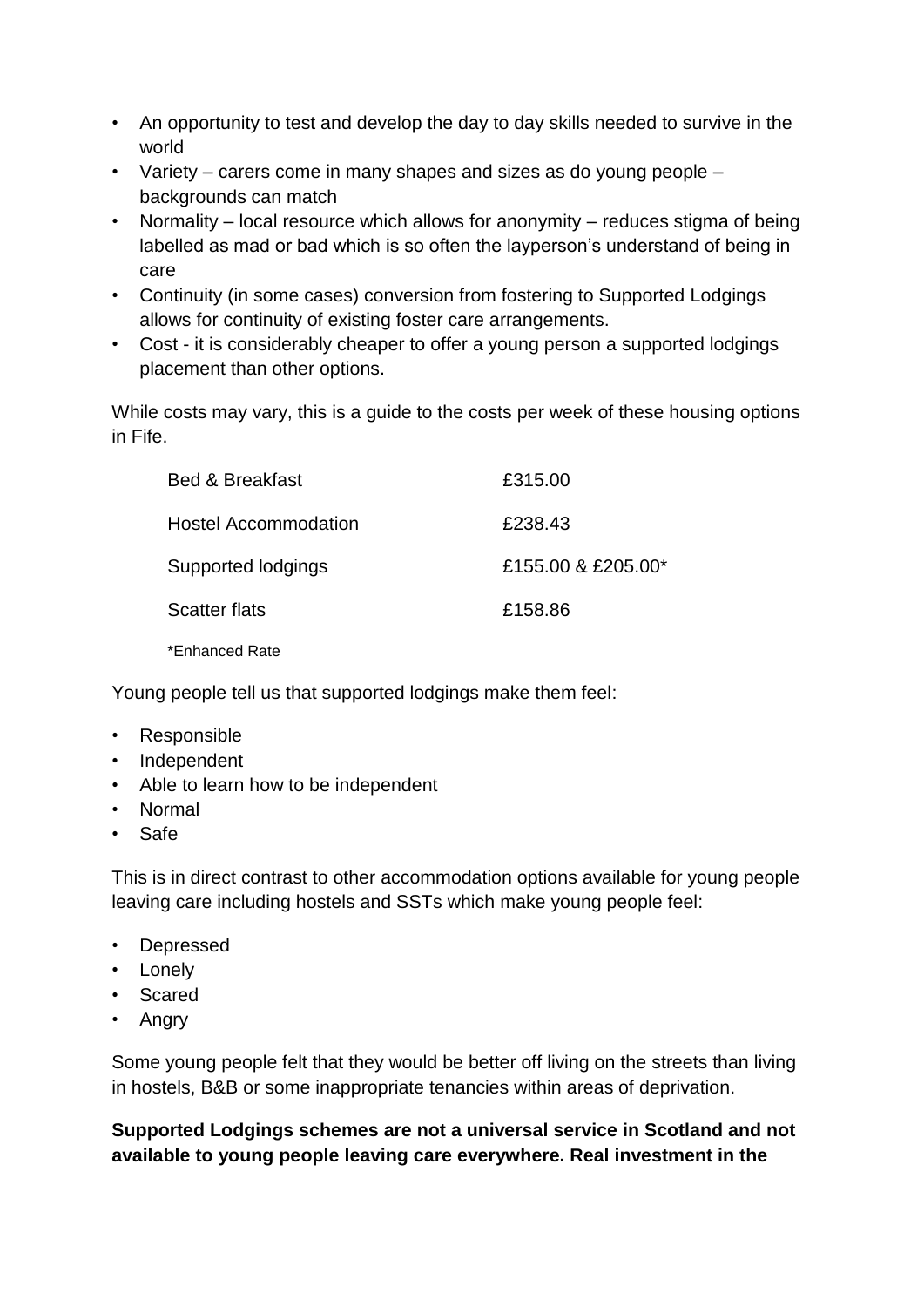# **development of schemes such as these will lead to a reduction in the number of care leavers becoming homeless.**

More information regarding this model of accommodation is available from the Forum.

### *Workforce Development*

The Scottish Throughcare and Aftercare Forum engage with the workforce in a range of different ways all of which continue to share practise and contribute to the reduction of youth homelessness.

We have extensively trained local housing officers and other 'corporate parents' over the past three years, raising awareness of the issues facing care leavers.

We host an annual conference, bringing together the workforce, showcasing best practise and enabling discussion and innovation.

We host good practise on our website and members network newsletter, keeping the workforce up to date with developments and current practise.

#### *Work with Young People*

The Debate Project is a peer education project which brings together young volunteers from across Scotland who have a looked after background. They use this shared experience to devlelop and deliver workshops, raise awareness and influence policy. Examples of the work they have previously been involved in is available here:

[http://www.scottishthroughcare.org.uk/docs/managefiles/Debate](http://www.scottishthroughcare.org.uk/docs/managefiles/Debate%20Project_Life_After_Care_Conference_2009_Report.pdf)  Project Life After Care Conference 2009 Report.pdf

# *Co – Production*

We have been involved in a number of co – production projects. Bringing together young people and workers to evaluate and review current services. This model of working brings in a developmental element to services and uses the direct experiences of young people to shape service design and delivery. Our work in this area is an exciting development for the Forum and is ongoing. More information about this work is available from the Forum.

# **Continued support of the work of the Scottish Throughcare and Aftercare Forum will contribute to a reduction in youth homelessness**